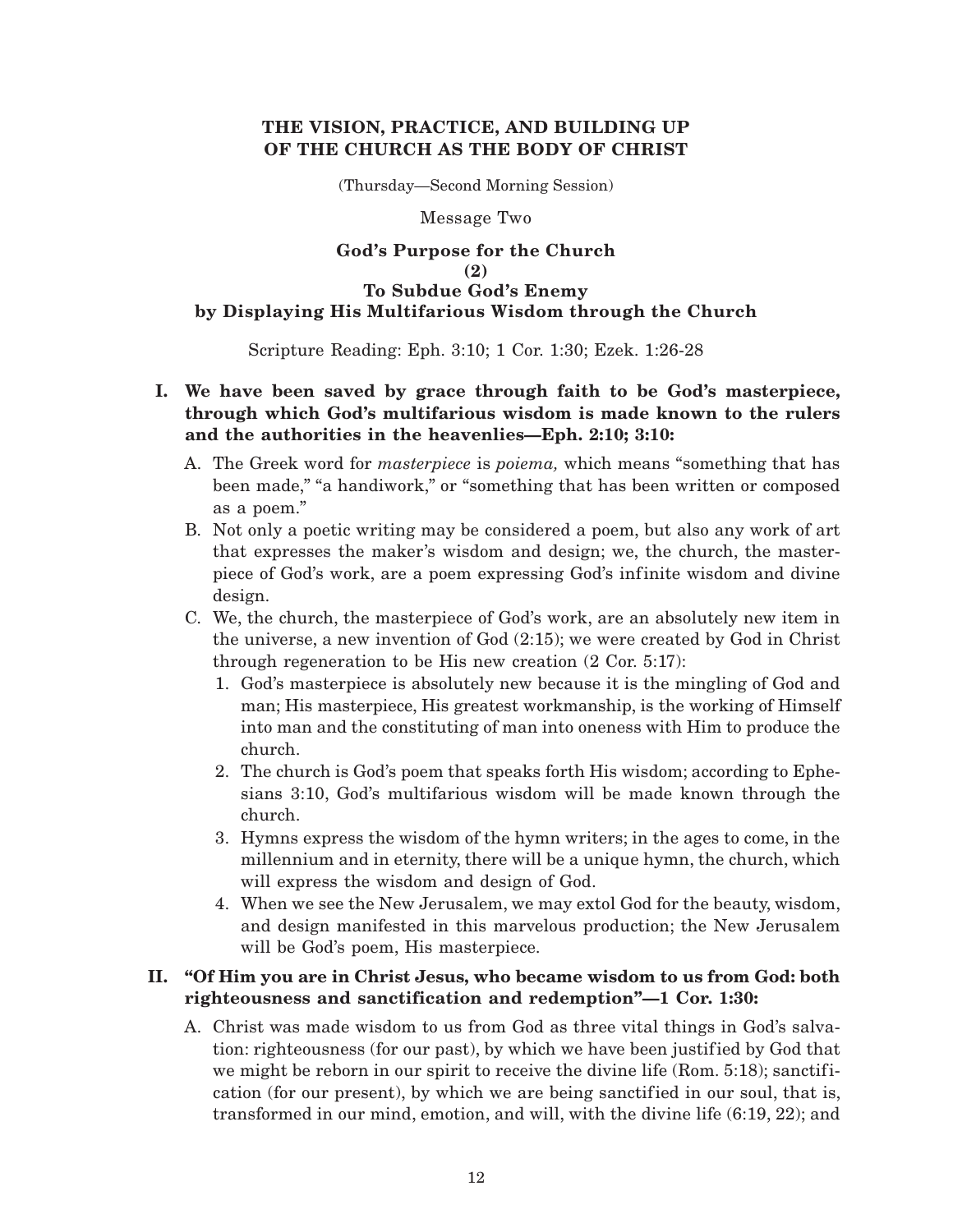redemption (for our future), that is, the redemption of our body (8:23), by which we will be transfigured in our body with His divine life to have His glorious likeness (Phil. 3:21; 1 John 3:2).

- B. Righteousness, sanctification, and redemption are not only related to our past, present, and future; daily we need Christ as righteousness, sanctification, and redemption:
	- 1. When we believed into Christ, God put us into Him; then Christ "became" wisdom to us; the expression *to us from God* indicates something present, practical, and experiential in the way of transmission; Christ should continually flow from God to us and be our present and practical wisdom in our experience.
	- 2. Wisdom in 1 Corinthians 1:30 is equal to the way in John 14:6; righteousness, sanctification, and redemption are the materials used in the construction of the freeway in our Christian life:
		- a. When we exercise our spirit and call on the name of the Lord, we become righteousness—Rom. 10:12-13; 2 Tim. 2:22.
		- b. Day by day and hour by hour, we should not live in the soul, in the self, but live in the spirit, exercising the spirit to call on the name of the Lord Jesus; in this way we not only become righteousness but are also sanctified, separated from what is common and from being common ourselves.
		- c. Redemption includes three matters: termination, replacement, and being brought back to God; when God redeems us, He terminates us, replaces us with Christ, and brings us back to Himself; this is the actual process of transformation in which our old element, our old constitution, is terminated and replaced with a new element, a new constitution—Christ Himself in resurrection.

## **III. The rainbow around God's throne also signifies that Christ became wisdom to us from God: both righteousness and sanctification, and redemption— Rev. 4:3; Ezek. 1:26-28:**

- A. The three primary colors of the rainbow are blue (the color of the sapphire throne, which signifies God's righteousness—v. 26; Psa. 89:14), red (the color of the sanctifying fire, which signifies God's holiness—Ezek. 1:4, 13, 27; Heb. 12:29), and yellow (the color of the glowing electrum, which signifies God's glory—Ezek. 1:4, 27; Heb. 1:3):
	- 1. God's righteousness, holiness, and glory are three divine attributes that keep sinners away from God—Gen. 3:24:
		- a. The sword for killing indicates God's righteousness (cf. Lam. 3:42-43; Rom. 2:5), the flame signifies God's holiness (Deut. 4:24; 9:3; Heb. 12:29), and the cherubim signify God's glory (cf. Ezek. 9:3; 10:4; Heb. 9:5).
		- b. These attributes of God placed requirements on sinful man; since sinful man was unable to meet these requirements (Rom. 3:10-18, 23), he was not permitted to contact God as the tree of life, until Christ fulfilled the requirements of God's righteousness, holiness, and glory by His allinclusive death on the cross to open a new and living way for us to enter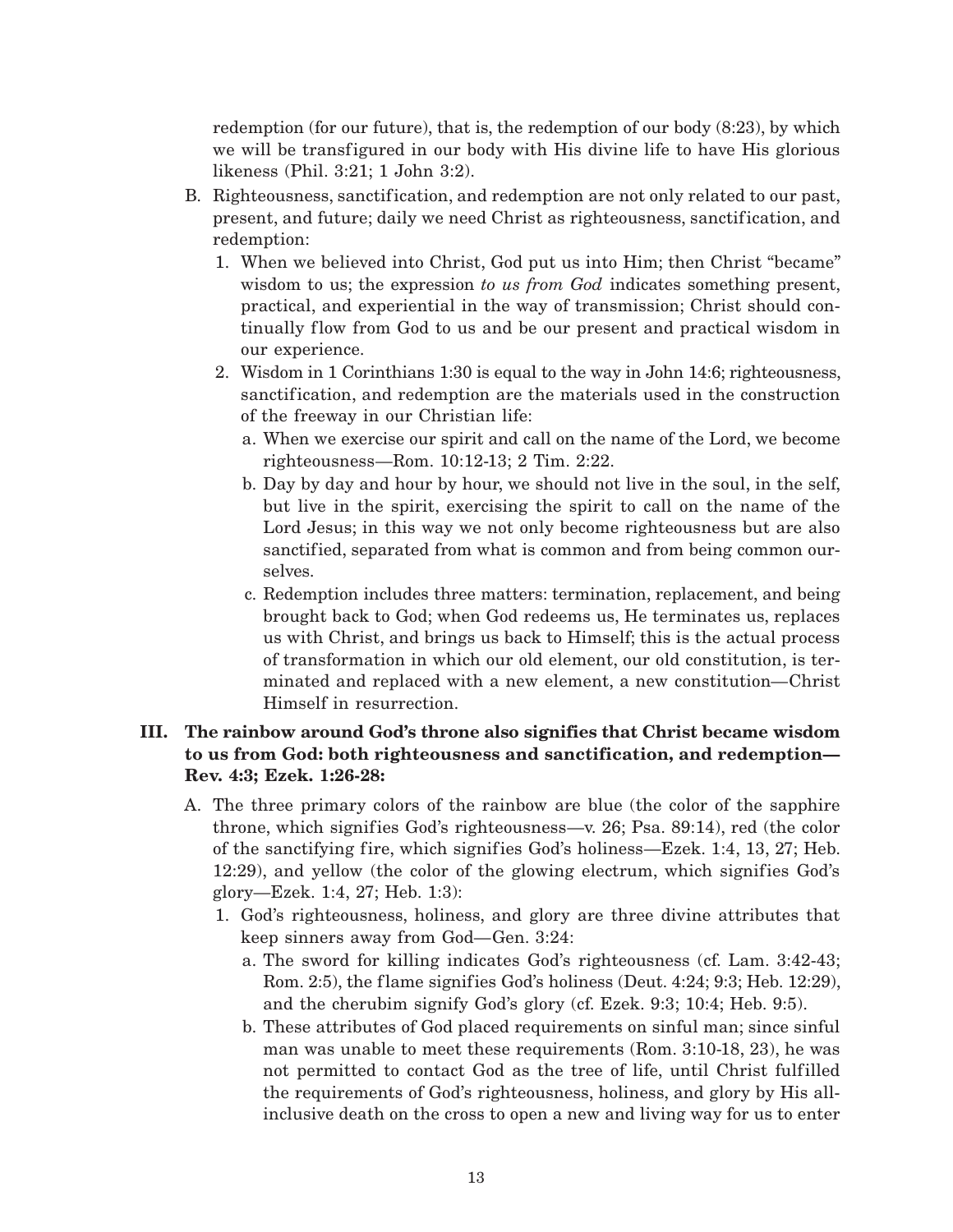into the Holy of Holies and partake of Christ as the tree of life (Heb. 10:19-20; Rev. 22:14).

- 2. Christ died on the cross to satisfy the requirements of God's righteousness, holiness, and glory and was resurrected to be our righteousness, holiness (sanctification), and glory (redemption)—Gen. 3:24; 1 Cor. 1:30; Rom. 8:23.
- 3. Christ Himself, signified by the rainbow of righteousness, holiness, and glory, is the covenant of God given to His people—Isa. 42:6; Heb. 8:10-12.
- 4. Christ is wisdom to us from God, transmitting Himself into us as righteousness (that we might be reborn in our spirit), sanctification (that we might be transformed in our soul), and redemption (that we might be transfigured in our body)—1 Cor. 1:30; Rom. 8:10; 12:2; 8:23; Eph. 5:25-27.
- 5. In eternity as the New Jerusalem (a city whose foundations have the appearance of a rainbow—Rev. 21:19-20), we will be a rainbow to testify of God's faithfulness to carry out His new covenant in making us exactly the same as He is as righteousness, holiness, and glory; this will display Christ as God's multifarious wisdom through us to the whole universe—vv. 10-11.
- 6. The spiritual reality of this rainbow should be manifest in the church today—we need to allow God to fill us with His presence of righteousness by giving Him the full opportunity to work in us as the fire of holiness for His splendor of glory through us—1 Cor. 1:30.
- B. The rainbow is a sign of God's faithfulness in keeping His covenant that there will be no more judgment of death; we must live under the new covenant and not believe in any failure, weakness, darkness, or negative thing; we are the covenanted people, and we have a verse of promise to meet every situation— Lam. 3:22-23; Rom. 8:1; 2 Cor. 12:9; 2 Tim. 1:10; 2:1; Jude 24; 1 John 1:9; 1 Cor. 1:9.
- **IV. Christ being made wisdom to us from God as righteousness and sanctification and redemption and manifesting Himself as the multifarious wisdom of God through us in His complete salvation is also seen in Ephesians 5:25-27:**
	- A. Ephesians 5:25 says that Christ loved the church and gave Himself up for her this is Christ as our Redeemer accomplishing God's judicial redemption to satisfy the requirements of God's righteousness so that we might become the righteousness of God in Him—2 Cor. 5:21.
	- B. Ephesians 5:26 says that He might sanctify her, cleansing her by the washing of the water in the word—this is Christ as the life-giving Spirit carrying out God's organic salvation in us to make us holy by His organic sanctification— 1:4; Rev. 21:2.
	- C. Ephesians 5:27 says that He might present the church to Himself glorious—this is Christ as our Bridegroom presenting us to Himself as His glorious church through the redemption of our body in His life-dispensing glorification—Rom. 8:23.
- **V. Through the church God's multifarious wisdom is made known to the rulers and the authorities, and the enemy is subdued—Eph. 3:10:**
	- A. God's creation of man was first for man to be in His image to express Him and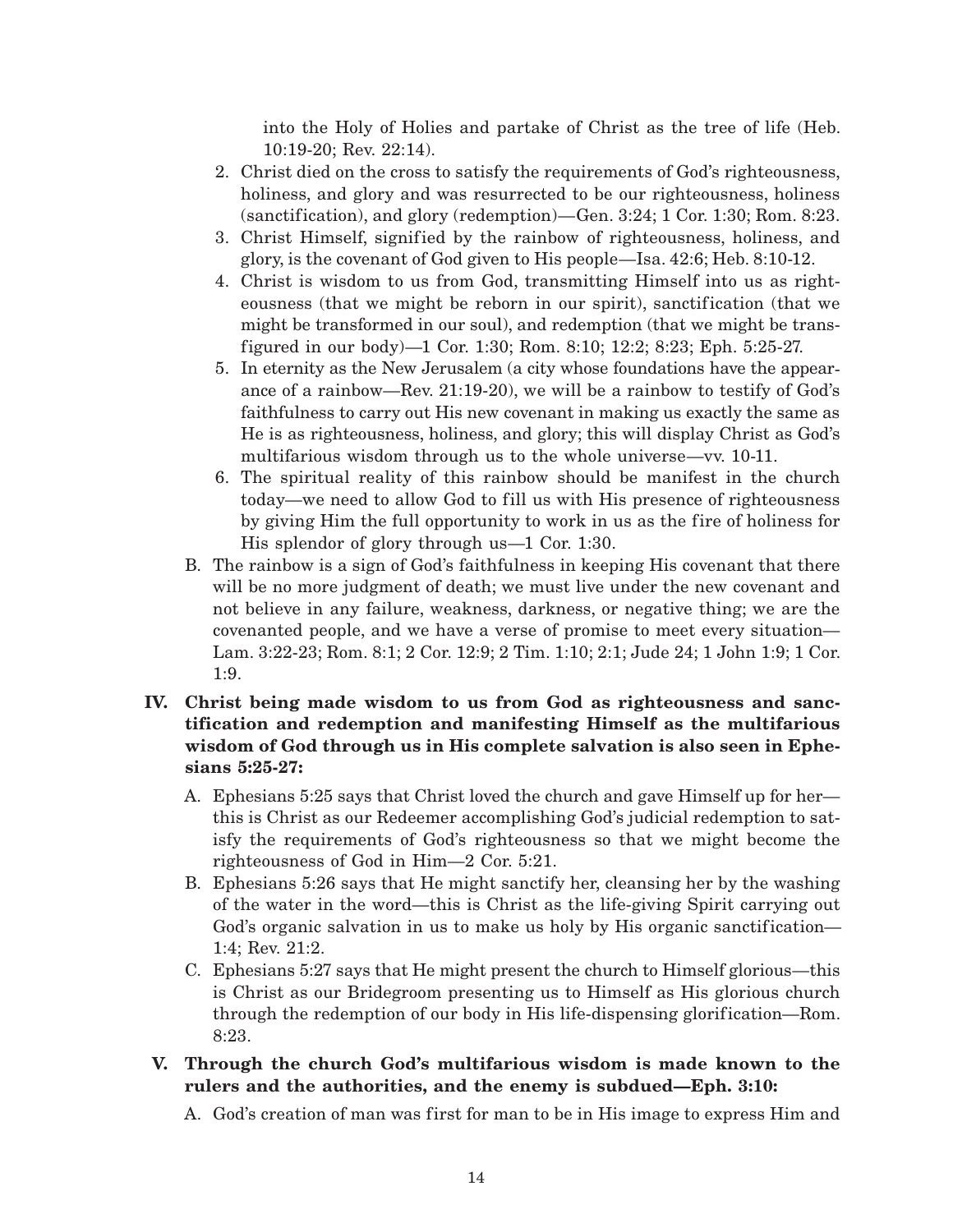second to have His authority to deal with His enemy to represent Him (Gen. 1:26); the church was predestinated for the sonship of God and also was destined to subdue the enemy by making God's multifarious wisdom known through the church.

- B. If there were not such an evil one in the universe, God's wisdom would not need to be manifested; it is through all the troubles rendered by Satan that God has the opportunity to show forth His wisdom—2 Chron. 1:10; cf. Col. 2:2-3.
- C. Every damage from Satan is a good opportunity for God to display His wisdom; the more troubles there are, the more opportunities there are to display the Lord's wisdom.
- D. The Lord Jesus told the opposing Jewish religionists, "Destroy this temple, and in three days I will raise it up" (John 2:19); their destroying simply gave the Lord the opportunity to build up something greater than what was destroyed.
- E. The built-up church is the goal of God and the target of the enemy—Matt. 16:18; cf. Rev. 1:11-12.
- F. The Bible clearly and thoroughly reveals that what God has been doing in past generations, still is doing now, and will be doing in the future is to fully accomplish His sonship in us and to subdue the enemy, to cast out the serpent; this will be done through the church and by the church.
- G. As regards the sonship, we are in a process, and as regards the subduing of the enemy, we are in a battle.
- H. In the eyes of the Lord and in our experience of living the church life, Satan has already been defeated—John 14:30; 1 John 3:8; Heb. 2:14; Rom. 16:20.
- I. There is no need for us to be sorrowful; we should always be happy and praising the Lord because even a defeat is a preparation for a further victory; ultimately, the Bible, especially the book of Revelation, is a book of victory, not a book of defeat—5:1-14; 11:15; 12:10-11; 14:8; 19:1-7; 20:10, 14; 21:2, 6; 22:20.

#### **Excerpts from the Ministry:**

#### **HAVING THE APPEARANCE OF A RAINBOW**

As a result of having a clear sky with the throne and of experiencing a man who has the appearance of electrum and a consuming fire, we will have the appearance of a rainbow. Ezekiel 1:28 says, "As the appearance of the bow that is in the cloud in the day of rain, so was the appearance of the brightness round about. This was the appearance of the likeness of the glory of the Lord." A rainbow is the brightness around the man who is sitting on the throne. This brightness signifies the splendor and glory around the Lord on the throne.

In order to understand the significance of the rainbow, we need to remember the rainbow at the time of Noah. A flood had destroyed the whole earth, and only eight people were spared from that judgment. After that, when people saw storm clouds in the sky, they might have been afraid of being destroyed. Therefore, God made a covenant in which He promised never again to destroy all living things by a flood, and He set the rainbow in the cloud as a sign of this covenant. "I do set my bow in the cloud, and it shall be for a token of a covenant between me and the earth. And it shall come to pass, when I bring a cloud over the earth, that the bow shall be seen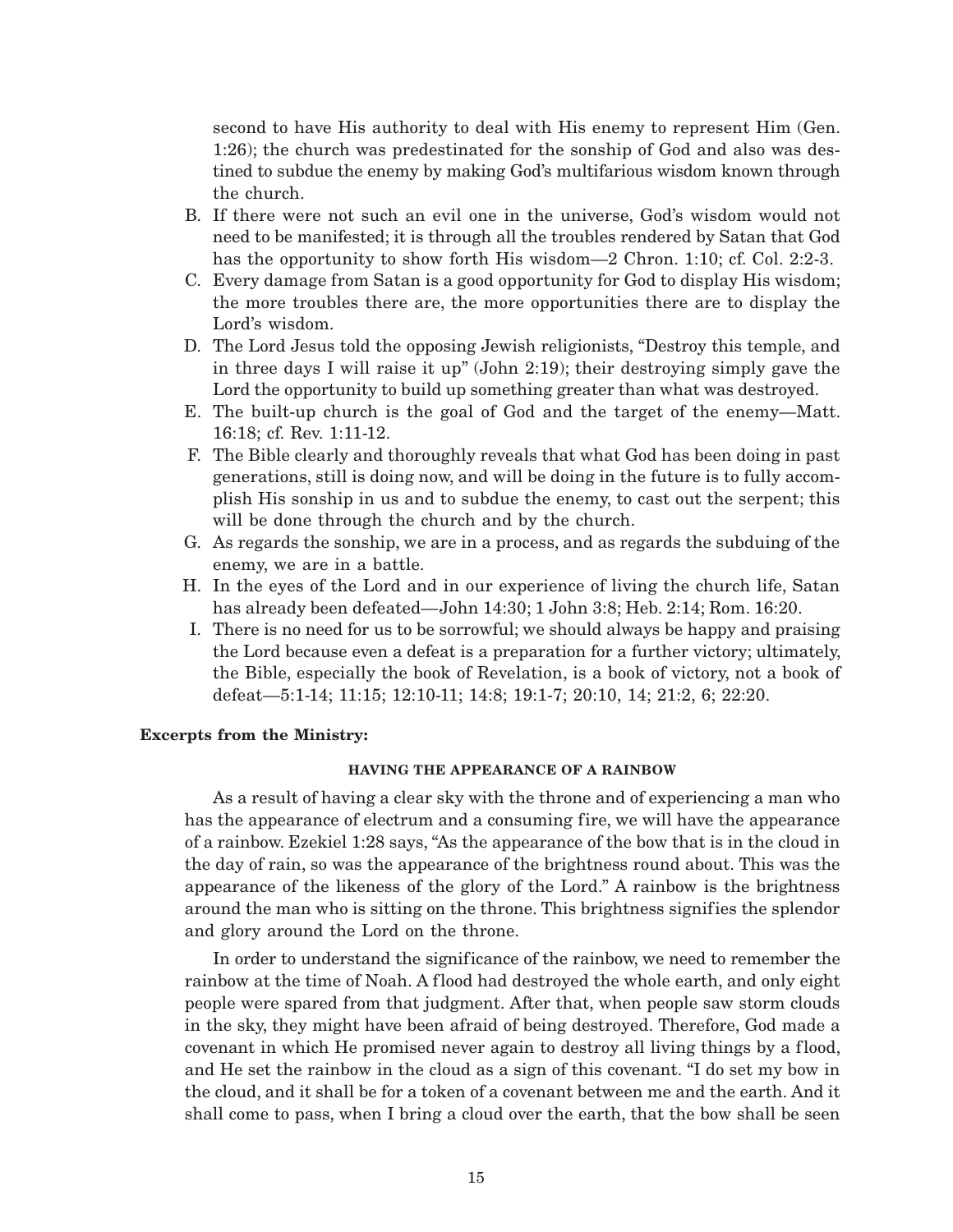in the cloud: and I will remember my covenant, which is between me and you and every living creature of all flesh; and the waters shall no more become a flood to destroy all flesh. And the bow shall be in the cloud; and I will look upon it, that I may remember the everlasting covenant between God and every living creature of all flesh that is upon the earth" (Gen. 9:13-16). The rainbow, therefore, was a sign of God's faithfulness and promise not to destroy the fallen human race with a flood.

In His judgment and destruction of the fallen human race at the time of Noah, God spared some by His faithfulness. This also is our situation as believers in Christ. We need to realize that we have been spared by God. We all are fallen and deserve to be destroyed, but God has spared us. Praise the Lord that we have been spared by His faithfulness! Now we have a rainbow as a sign of God's faithfulness. Although God is a holy God and a consuming fire and none can exist in His presence, by His faithfulness we have been spared.

In the rainbow there are several different colors, but the basic colors are only three—red, yellow, and blue. When these colors are shining and blending, they produce other colors, such as orange, green, and violet. It is very significant that the three primary colors of the rainbow are red, yellow, and blue because they correspond to what we have already seen in Ezekiel. The throne looks like a blue sapphire stone; the electrum is yellow; the fire is red. By their shining and refracting, these three colors combine to make a rainbow.

Now we need to see the spiritual significance of these three colors. Blue signifies the throne. According to Psalm 89:14 the foundation of God's throne is righteousness. This indicates that the blue throne signifies the righteousness of God. Fire signifies the sanctifying, separating, and consuming fire. This means that red here refers to God's holiness. Yellow signifies God's glory in the glowing electrum. Therefore, here we have God's righteousness, holiness, and glory, signified by the colors blue, red, and yellow.

God's righteousness, holiness, and glory are three divine attributes that keep sinners away from God. Before we were saved, we were kept away from God by His righteousness, holiness, and glory. But the Lord Jesus came, died on the cross to satisfy the requirements of God's righteousness, holiness, and glory, and was resurrected, and He is now our righteousness, sanctification, and redemption (1 Cor. 1:30). He is also now our glory. In ourselves we are short of God's glory (Rom. 3:23), we are under God's righteous judgment, and we are kept away by God's holiness. But now, as believers, we are in Christ, and He has become our righteousness, holiness, and glory. Moreover, because we are in Christ, we even bear Christ as righteousness, holiness, and glory. Because we are in Christ, in the sight of God we look like righteousness, holiness, and glory.

This should not be simply a doctrine or a teaching to us. We need to experience Christ in such a way that when others contact us, they can sense righteousness, holiness, and glory. This means that they should be able to sense that we have a clear sky, that we have a throne, and that we are righteous and proper, not careless or loose in any way. We should also have the electrum, glowing, shining, and weighty. Then we will have the appearance of a rainbow, and the angels, the demons, and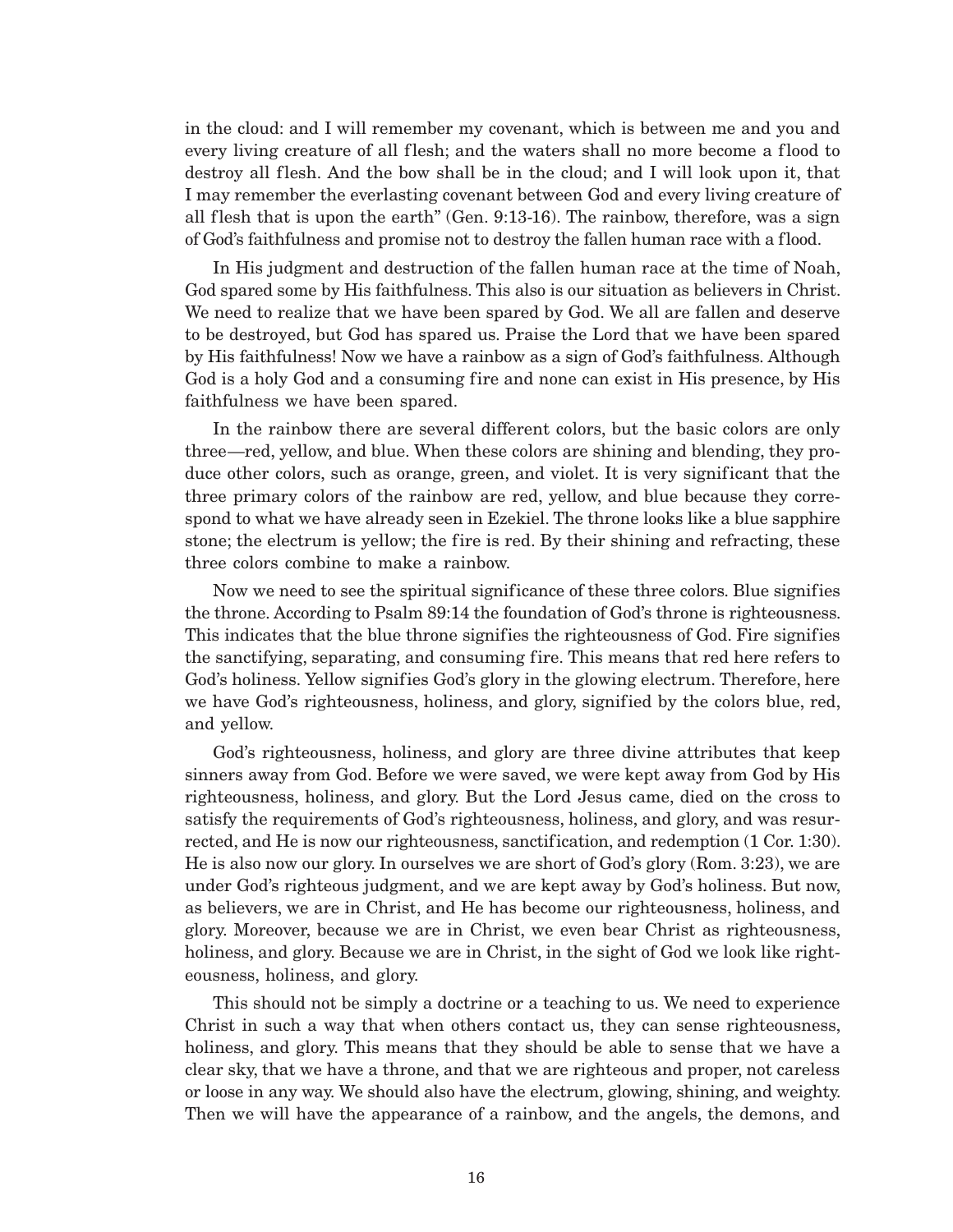Satan will be able to see it. This rainbow is the sign of God's faithfulness in sparing us, the fallen ones. As those who were fallen but who have now been saved, we have become a testimony of God's faithfulness in saving us. Every local church should bear the testimony of such a rainbow.

Even the New Jerusalem has the appearance of a rainbow. The foundation stones of the New Jerusalem are of twelve layers, with each layer being a different color (Rev. 21:19-20). Some time ago I read an article which stated that the twelve layers of the foundation stones have the appearance of a rainbow in color. From this we see that the holy city, New Jerusalem, looks like a rainbow. This rainbow signifies that the city is built upon and secured by God's faithfulness in keeping His covenant. This rainbow will declare for eternity that when God judged sinners according to His righteousness, He did not destroy everyone but saved many from destruction as a testimony of His faithfulness. In eternity we, the aggregate of the saved ones, will be a rainbow testifying forever that our God is righteous and faithful.

We, God's spared ones, will be this holy city. By His righteousness, holiness, and glory, we will have the appearance of a rainbow declaring to the whole universe God's saving faithfulness. At the end of the Bible is a city whose foundation has the appearance of a rainbow surrounding the eternal God as His strong testimony. The experience of the Christian life and of the church life will consummate in such a rainbow.

When this rainbow appears, God will have the fulfillment of His heart's desire. Throughout the ages, God has been judging fallen man according to His righteous throne, His holy fire, and His glorious nature. Nevertheless, God has saved some to such an extent that they have become a bright rainbow reflecting His glory and testifying of Him and His faithfulness forever. The appearing of this rainbow indicates that heaven and earth have been connected and that God and man have been joined. Around the throne in the New Jerusalem, there will be a group of people who have received salvation because of God's faithfulness, and for eternity they will be a rainbow reflecting the brightness of God's righteousness, holiness, and glory. At this point, God's eternal plan will have been accomplished.

Although this rainbow will be manifested in eternity, the spiritual reality of this bright rainbow should be manifest in the church today. In the church life we need to allow God to work in us, and we need to receive grace to the extent that everything becomes pure, just, and holy. This means that God's holy fire must burn away everything that does not match God so that God's nature is manifested as bright gold in and through the humanity of the brothers and sisters. Then the church will be filled with God's righteousness, holiness, and glory. These three characteristics will combine and reflect one another to form a bright rainbow expressing God and testifying for Him.

Once again I say that this should not be merely a teaching to us. Rather, the reality of this rainbow must be wrought into us so that, as God's spared ones, we will bear the appearance of a rainbow, bearing God's testimony and declaring God's faithfulness to the entire universe. This means that we will bear God's righteousness, holiness, and glory. (*Life-study of Ezekiel,* pp. 131-134)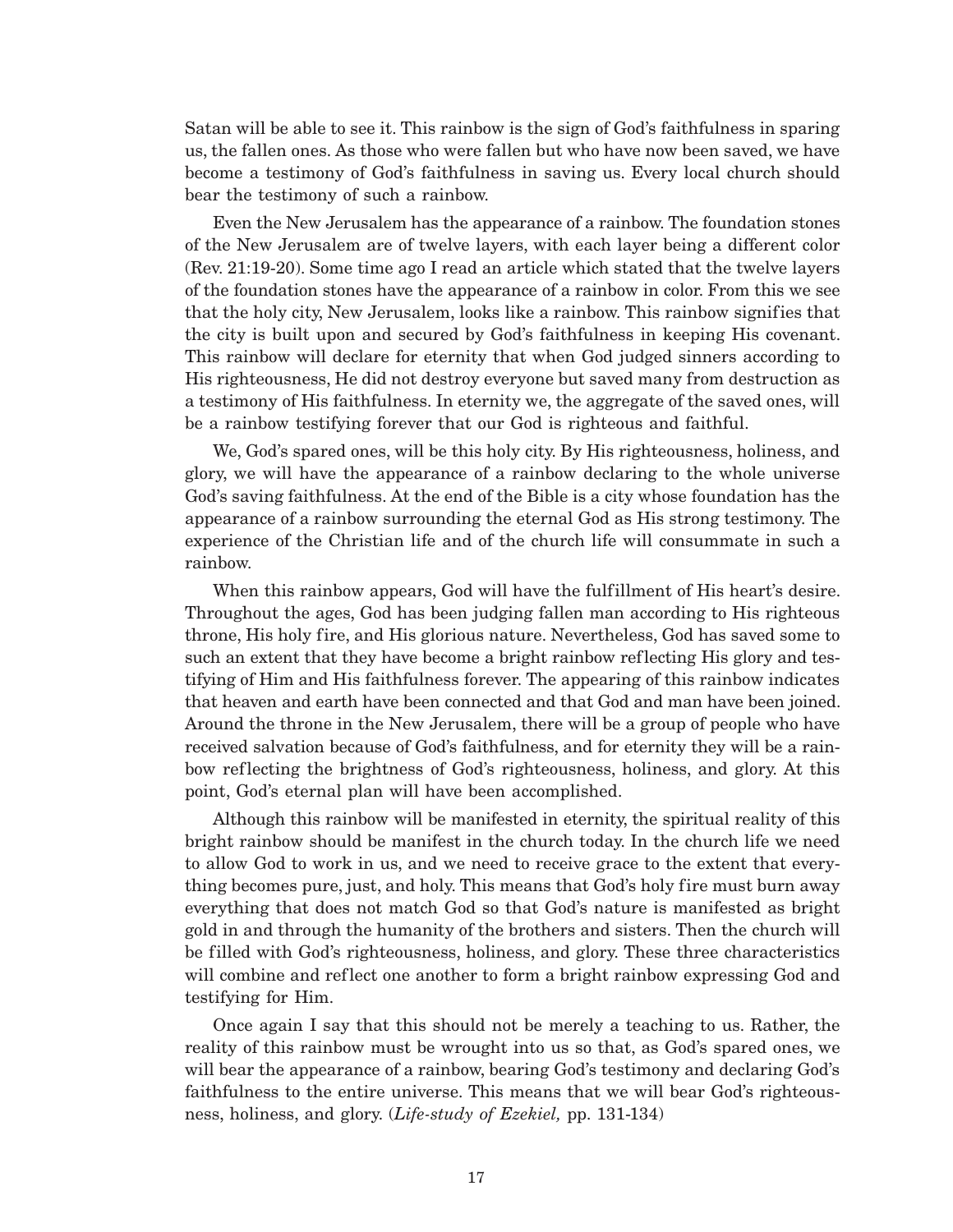#### **SUBDUING THE ENEMY BY MAKING GOD'S WISDOM KNOWN THROUGH THE CHURCH**

God created man in His own image (Gen. 1:26). This image is related to the sonship; the sonship is the fulfillment of God's image. It is by the sonship that eventually we will fully be in the image of God. By the new birth we have the image of God within our spirit, and by transformation our soul will be conformed to the image of Christ (Rom. 8:29). Then by transfiguration even our physical body will be conformed to the full likeness of Christ. At that time we will have the likeness, the image, of God fully and thoroughly, from within to without (1 John 3:2).

### **God's Purpose Being Not Only That Man Bear God's Image but Also That He Deal with His Enemy**

In His creation of man, God also committed His authority to man in order to subdue and deal with His enemy (Gen. 1:26). Therefore, the second item of God's purpose with the church is related to the second aspect of God's creation of man. God's creation of man was first for man to be in His image and second to have His authority to deal with His enemy. The church was predestinated for the sonship of God and also was destined to subdue the enemy. In subduing the enemy, the church will make the wisdom of God manifest to all God's enemies (Eph. 3:10).

The serpent first appears in Genesis 3, and he will be cast out in Revelation 20. Before Genesis 3 there are two chapters at the beginning of the entire Scriptures, and after Revelation 20 there are two chapters at the end, but in between there is a long record. On the positive side, this record is full of many good stories concerning the sonship. On the negative side, there are also many victorious stories related to subduing and overcoming the enemy. Finally, in Revelation 20 the ancient serpent will be bound and cast out (vv. 2-3, 10).

#### **Every Defeat Being a Preparation for the Universal Victory**

The Bible clearly and thoroughly reveals that what God has been doing in the past generations, still is doing now, and will be doing in the future is to fully accomplish His sonship in us and to subdue the enemy, to cast out the serpent. This will be done through the church and by the church. At present, as regards the sonship, we are under a process, and as regards the subduing of the enemy, we are in a battle. We are not only in a process but also in a battle, fighting all the time. Sometimes we are defeated; there is no doubt about this. In fighting sometimes we win, and sometimes we lose. However, do not be discouraged. Sometimes a defeat is for the purpose of a future victory. That is why I said that in the early days when I saw someone defeated, I was sorry, but today when I see someone defeated, I say, "Praise the Lord! This is the preparation for a further victory."

Eventually, we will not be defeated. We will be victorious. Victory will be ours, not the enemy's. I have this assurance. Do you think that eventually Satan will be victorious? No, we who are in Christ will be victorious. Do you believe in defeat, or do you believe in victory? In the past years many dear ones have come to me to argue, "Brother Lee, we never see you feeling sorrowful. You always look happy. This is too extreme." I told these ones, "If you argue for feeling sorrowful, you eventually will